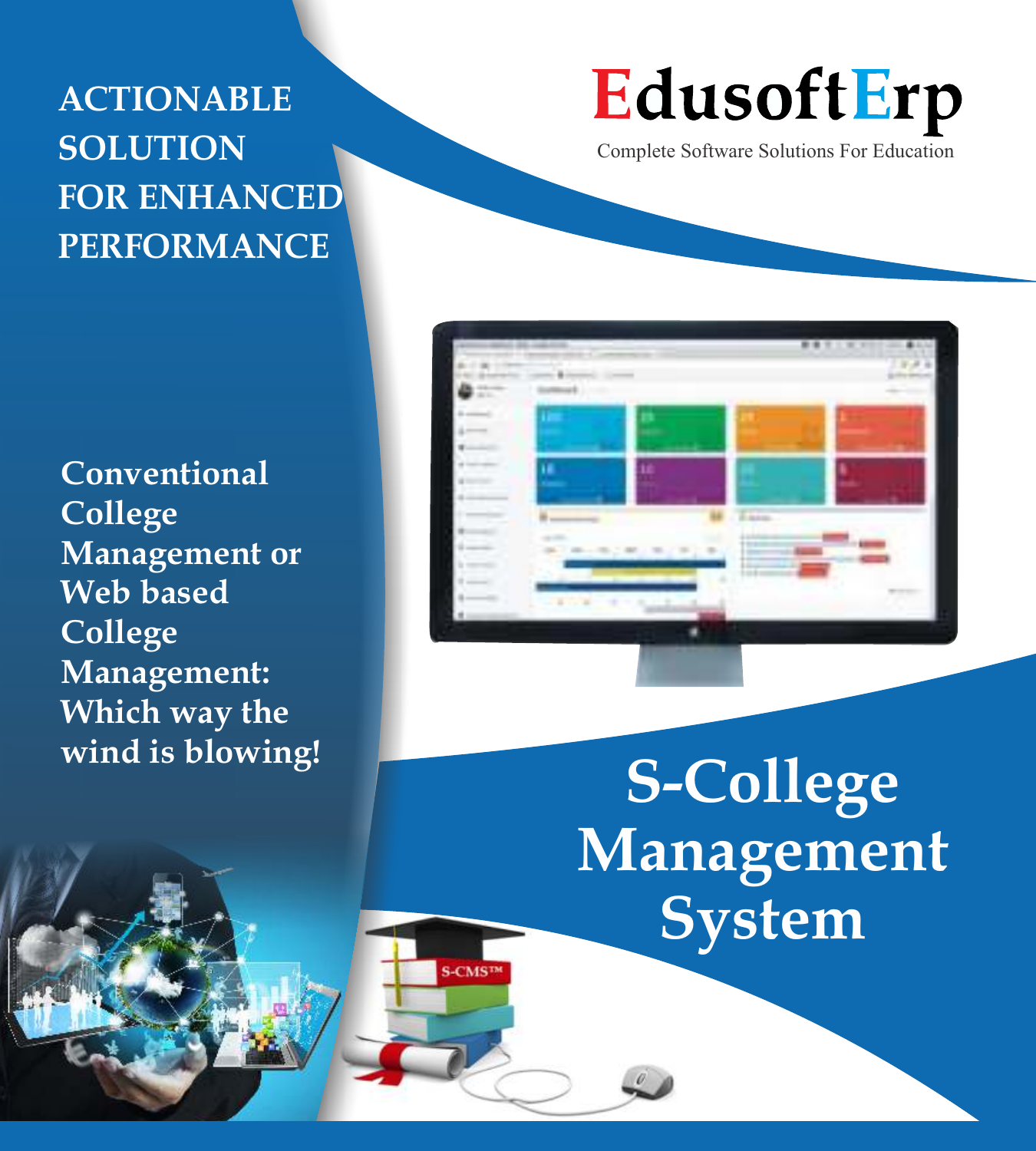**S-CMS College Management System** is a web enabled & window software designed to manage the entire operations of an Institution. College Management System is a simple yet powerful one joint integrated platform that connects all the various departments of an Institution like Administration, Examination, Library, Transactions and many more specialized modules. Know more detailed information about our College Management System.

**Features:** College Management System is a web based & window based application in which users can access anywhere anytime. CMS allows you to store modify and retrieve information using the pull down menus for all the modules. The software includes many modules:



**Student Admission & Cancellation System**



**Mark Sheet with CCE Result**



**Time Table Class, Exam & Teacher**



**Record Retrieval**



**Student Maintenance & GR System**



**Visitor Management**



**Library Management**



**Green Sheet**



**ID Card Students, Staffs & Parents**



**Hostel Management**



**Accounts**



**Database Backup**



**Fees Collection System**





**Management Daily Collection & Fees Pending Register**



**Student Login**



**Attendance Stuents & Staffs**



**HR Management with Payroll**



**Cheque Clear & Bounce System**



**Student Document Manage** 



**Stock Management**



**User Access Management**



**Bonafide, LC & NOC Certificate** 





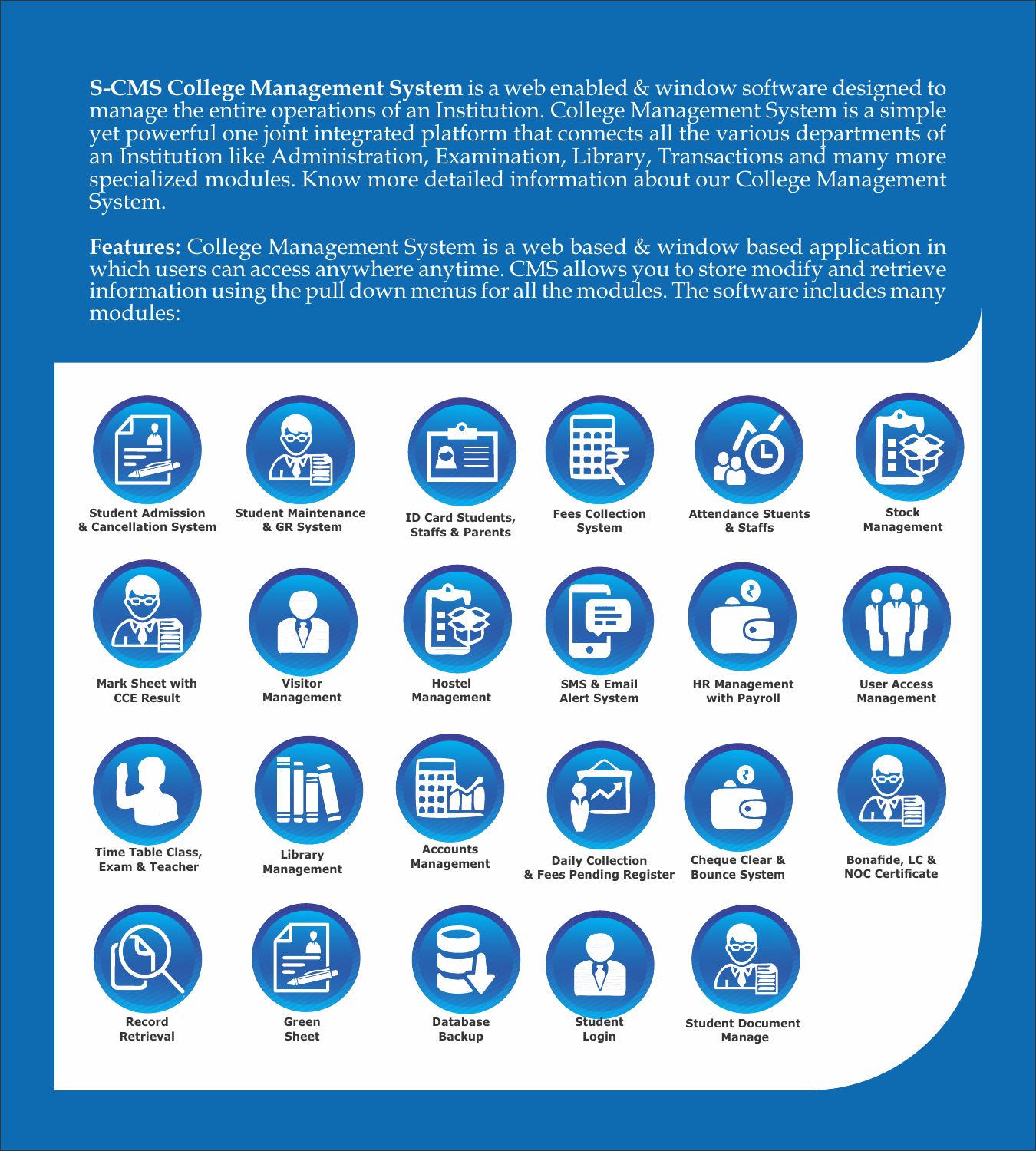### **MODULES**

#### **Record Retrival**

- Student Code / GR No
- Student Name/ Surname

#### **Entry Modules**

- Admission Entry
- Admission Cancel Entry
- Student Transfer Entry
- Installment Receipt Entry
- University/Board Exam Fees Entry
- Miscellaneous Fees Entry
- Common Breakage Charge Entry
- Common IT Lab Charge Entry
- Common Science Lab Charge Entry
- Junior Attendance Entry
- Degree Attendance Entry
- Railway Pass Entry
- Private Student Details Entry
- Repeater Student Details Entry
- Eligibility Case Student
- Junior College Marks Entry
- Degree College Marks Entry
- Semester Re-Exam/ATKT Fees Entry
- Cheque Bounce Entry
- Exam Time Table Entry
- Exam Hall Ticket Entry
- GR Number Entry
- PRN Number Entry
- Industrial Visit Entry
- Degree Lower Result Entry
- University/Board Exam Fees Entry
- Board Exam Marks Entry
- Board Exam Seat Entry
- Time Table Entry
- Bill Entry
- Bill Payment Entry
- Contact Entry
- Degree Seat Entry
- University Enrollment Entry
- Student Roll Number Entry

#### **Report Modules**

- Admission Register
- Admission Cancellation Register
- Installment Fees Register
- Daily Collection Register
- Fees Pending Register
- Fees Chart Register
- Exam Fees Pending Register
- Miscellaneous Fees Register
- IT Lab Expenses Register
- Science Lab Expense Register
- Junior Attendance Register
- Degree Attendance Register
- Green Sheet Junior
- Green Sheet Degree
- Cheque Details Register
- Cheque Bounce Register
- Railway Pass Register
- Student GR Register
- Board Exam Project/Oral Register
- List Of Students
- Private Student Details Register
- Repeater Student Details
- Eligibility Cases Register
- Common Breakage Register
- University/Board Exam Fees Paid Register
- Student Pending GR Register
- Eligibility Student List Register
- Industrial Visit Register
- Semester Re-Exam/ATKT Fees Register
- Board Exam Marks Report
- PNR Register
- Class Time Table Register
- Professor Time Table Register
- Bill Payment Register
- Degree College Blacklist Register
- Contact Number Details Report
- Contact Number Pending Report
- Enrollment Fees Report
- Lower Exam Report
- University/Board Exam Form Submission
- 1st Sem/Uni Enrollment/PRN Report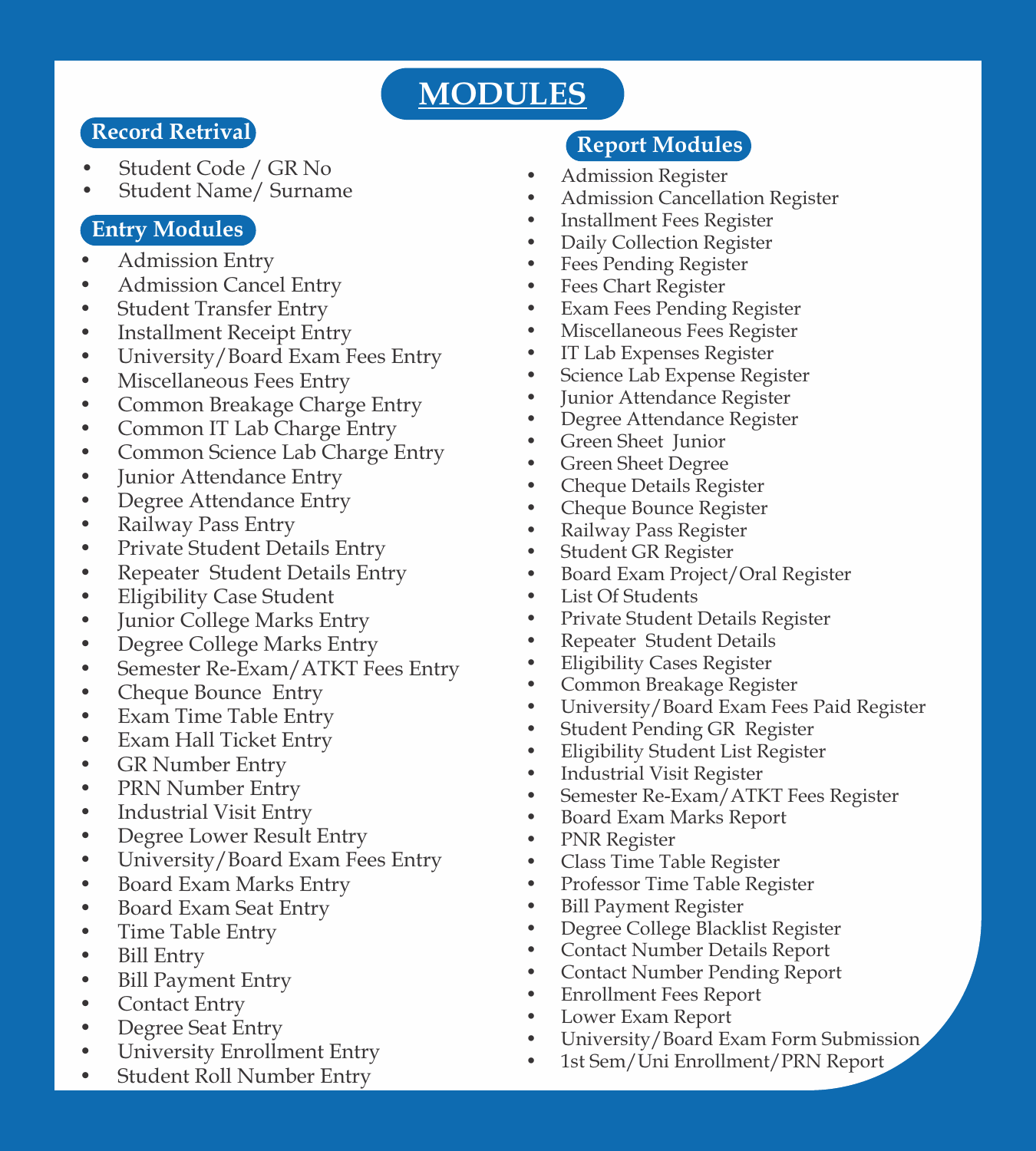#### **Master Creation**

- Academic Year Master
- Batch Master
- Student Master
- School Master
- Board Master
- Degree Course Master
- Junior Course Master
- Miscellaneous Type
- Industrial Visit Master
- Professor Master
- Professor Subject Master
- Company Expense Master
- Expenditure Master
- Bank Master
- University Board
- Enrollment Fees Master
- Class Time Table Master

#### **Hostel**

- Room Master
- Room List
- Registration for Hostel
- Fees Entry
- Registered Student List
- Paid Details
- Remaining Fees Details
- Collected Fees Details
- **Security Deposit Register**
- Refund Security Deposit Entry

#### **SMS Gateway (API Chargeable)**

#### **Administration**

- Change Password
- User Management
- Access Management
- Database Backup
- About Us
- Support

#### **Library**

- Book Master
- Library Book Entry
- Library Management
- Library Purchase Report
- Library Payment Report
- Library Books Destroy

#### **Stock**

- Stock Type Master
- Vendor Master
- Purchase Entry
- Issued Entry
- Issued Registered
- Stock Report
- Purchase Register
- Vendor List

#### **Visitor**

- Visitor Entry
- Visitor List
- Visitor Report

#### **Document Module**

- ID Card Generation
- Teachers Marks Sheet
- NOC For Junior College
- NOC For Degree College
- **Attempt Certificate**
- **Bonafide Certificate**
- **Leaving Certificate**
- **Experience Letter**
- Fees Receipt
- Junior Result
- Degree Result
- Exam Attendance Sheet
- Daily Attendance Sheet
- Exam Hall Ticket
- Exam Time Table

#### **HR**

- **Interview**
- Offer Letter
- Appointment Letter
- **Staff Master**
- **Staff Attendance**
- Staff Salary
- Staff Attendance Register
- Resignation Letter
- **Experience Certificate**
- Relieving Letter
- **Confirmation Letter**
- Increment Letter
- Payroll & Pay slip
- Employee List
- Salary Slip
- Display Interview List

Communication plays a vital role in all institutes. SMS Messaging is a fast, reliable and effective way to communicate a message with a large audience, you can be sure that your message will reach your audience within minutes if not seconds, by sending a bulk text to who you may be trying to contact, if it's the parents, students or teachers, this message will be delivered directly to their mobile phones.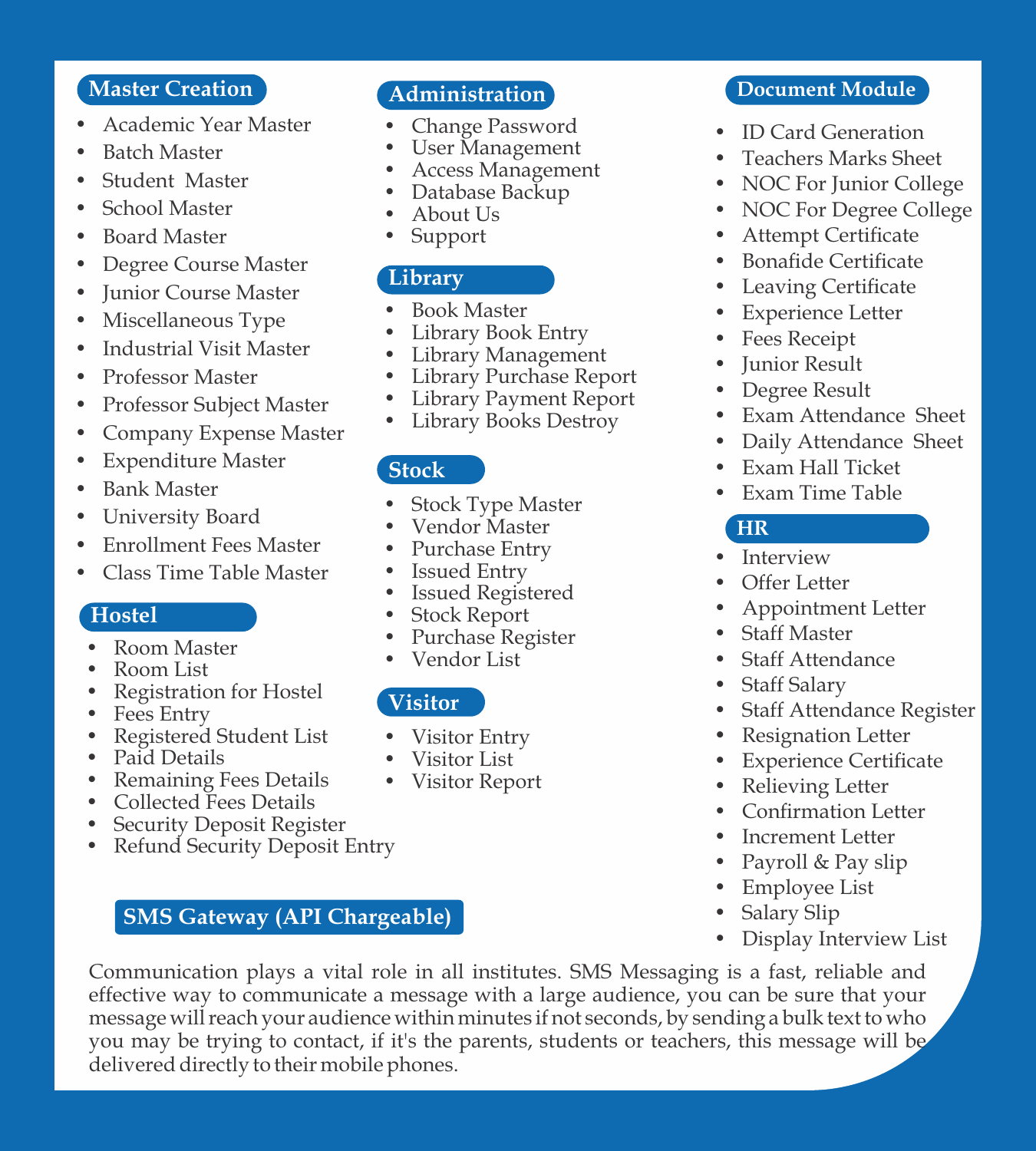- Admission Alert, Fees Alert
- Parent/Teacher Meetings
- Outstanding Fees / College Trips

• Event Reminders

- Exams / Results
- Emergency Alerts Etc

**Noted:** Need to purchase SMS package for use.

#### **E-mail Broadcast**

Emails are delivered extremely fast when compared to traditional post. Emails can be sent 24 hours a day, 365 days a year. You can be sure that your message will reach your audience within minutes if not seconds. It will not take any charges.

#### **Biometrics System**

Biometrics based time and attendance terminals are becoming increasingly popular in today's market because of their many benefits (and, let's face it, hand or face scanning equipment is just pretty awesome). Because biometrics terminals read a person's unique fingerprint, iris, hand shape, or face shape, they ensure that employees cannot clock in for one another, thereby preventing employee time theft.

#### **GPS Tracking with Video**

A GPS tracking unit is a device, normally carried by a moving vehicle or person, that uses the Global Positioning System to determine and track its precise location, and hence that of its carrier, at intervals. This technology will helps for Colleges to track their buses by root, speed, fuel control and live video inside the buses.

- CCTV Camera. Biometrics System. Speed Control.
- Fuel Control. RFID System.

#### **RFID Alert System**

Radio-Frequency Identification (RFID) is the use of radio waves to read and capture information stored on a tag attached to an object. A tag can be read from up to several feet away and does not need to be within direct line-of-sight of the reader to be tracked.





ANTENNA

**READER**